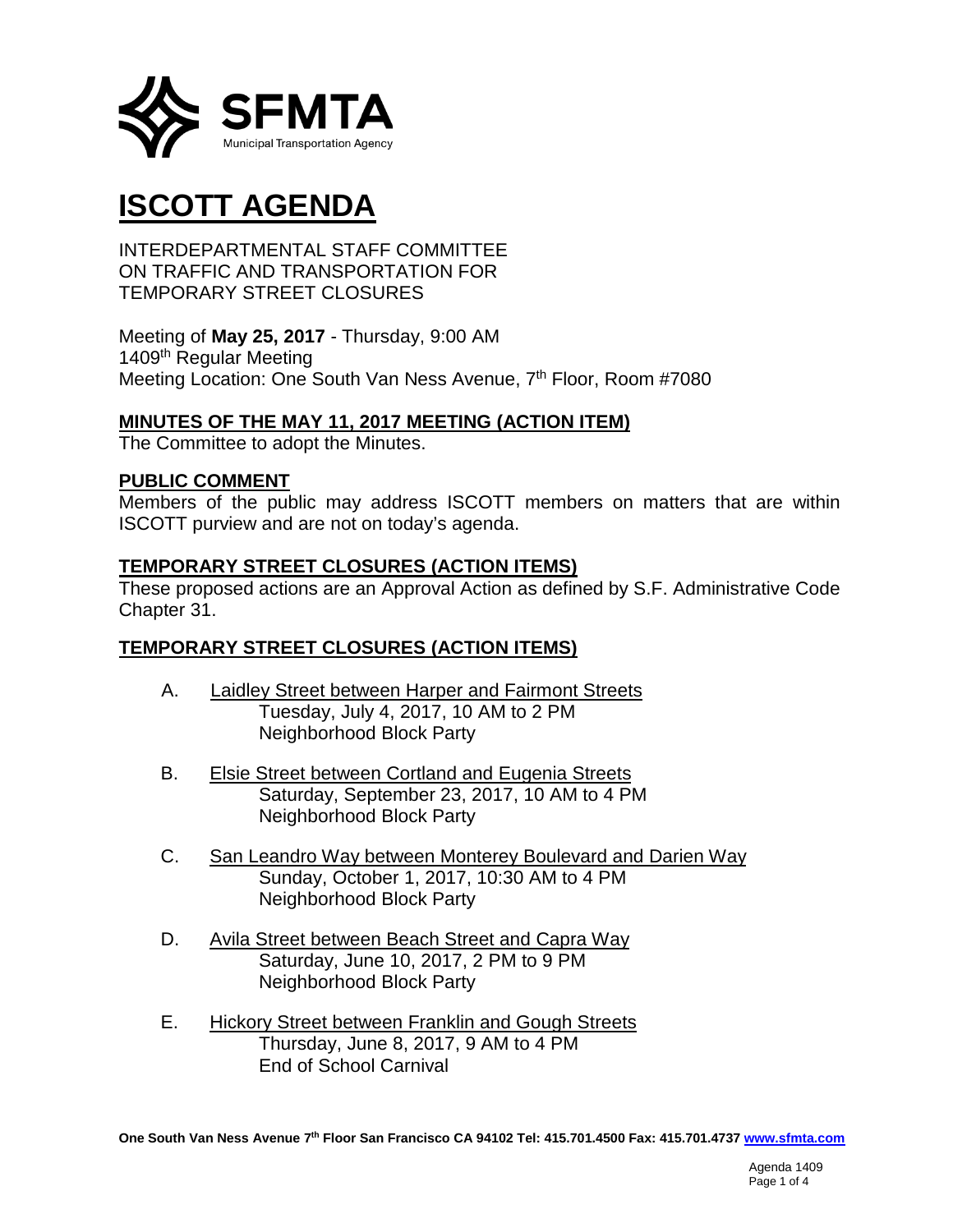# **TEMPORARY STREET CLOSURES (ACTION ITEMS)**

- F. Maiden Lane between Stockton and Kearny Streets Saturday, May 27, 2017, 8:30 AM to 5:30 PM **and** Saturday, June 3, 2017, 8:30 AM to 5:30 PM **and** Saturday, July 8, 2017, 8:30 AM to 5:30 PM **and** Saturday, August 5, 2017, 8:30 AM to 5:30 PM S.F. Society of Fine Art Shows
- G. Maiden Lane between Stockton and Grant Streets Saturday, June 10, 2017, 9 AM to 6 PM **and** Saturday, July 15, 2017, 9 AM to 6 PM **and** Saturday, August 26, 2017, 9 AM to 6 PM Red Umbrellas Art Shows
- H. Beckett Street between Jackson and Pacific Streets Sunday, September 17, 2017, 7 AM to 7 PM Ma-Tsu Temple Prayer Meeting
- I. Clarion Alley between Valencia and Mission Streets Saturday, October 14, 2017, 3 PM to 10:30 PM Lit Crawl
- J. King Street between  $7<sup>th</sup>$  and De Haro Streets Tuesday, July 18, 2017, 6 AM to 6 PM Adobe Street Party
- K. Mark Lane between Bush Street and Harlan Place; Harlan Place between Mark Lane and Grant Avenue; Intersection: Harlan Place at Mark Lane Friday, July 14, 2017, 6 AM to Saturday, July 15, 2017, 1 AM Irish Bank Bastille Day Celebration
- L. Natoma Street between 2<sup>nd</sup> Street and Easterly Terminus Saturday, June 3, 2017, 9 AM to 7 PM Natoma Cabana Party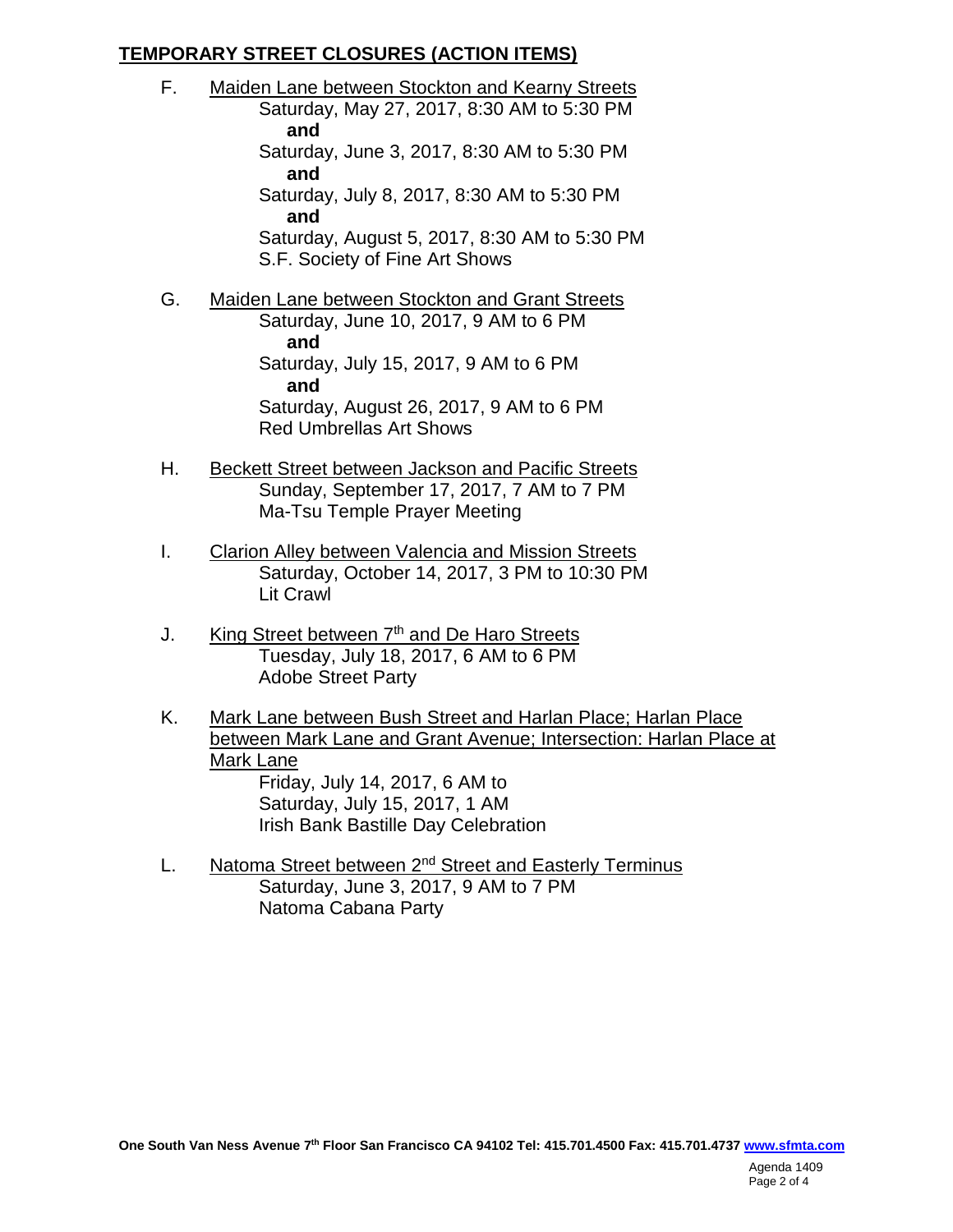# **TEMPORARY STREET CLOSURES (ACTION ITEMS)**

- M. Jamestown Avenue (two southernmost lanes only) between Hawes Street and Coronado Street Saturday, June 3, 2017, 11 AM to 7 PM and Saturday, July 1, 2017, 11 AM to 7 PM and Saturday, August 5, 2017, 11 AM to 7 PM and Saturday, September 2, 2017, 11 AM to 7 PM and Saturday, October 7, 2017, 11 AM to 7 PM Play Streets – Jamestown N. Clement Street between  $2^{nd}$  and  $4^{th}$  Avenues Sundays, June 25, 2017 thru June 17, 2018 7 AM to 3:30 PM EACH SUNDAY and Clement Street between Arguello Boulevard and 2nd Avenue Sundays, June 4, 2017, to August 27, 2017
	- 7 AM to 3:30 PM EACH SUNDAY Clement Street Farmers' Market
- O. Minna Street between New Montgomery and 2<sup>nd</sup> Streets Wednesday, June 21, 2017, Noon to 10 PM Summer Solstice of Love
- P. Fillmore Street between Sutter and Turk Streets; Geary Eastbound and Westbound Frontage roads between Webster and Steiner Streets; Intersections: O'Farrell Street and Geary Eastbound and Westbound Frontage at Fillmore Street Saturday, June 17, 2017, 1 AM to 9 PM 67th Annual Juneteenth Festival
- Q. Terry Francois Boulevard between 3<sup>rd</sup> and South Streets (Local Access allowed via South Street) Saturday, June 17, 2017, 10 AM to 6 PM Genentech Employee Day
- R. Oak Street between Stanyan and Broderick Streets; Fell Street between Stanyan and Broderick Streets; Baker Street between Hayes and Page Streets; Masonic Street between Hayes and Page Streets; Stanyan Street between Hayes and Page Streets; Intersections: Masonic, Baker and Stanyan Streets at Oak and Fell Streets Sunday February 4, 2018, 7:15 AM to 10 AM Kaiser Permanente San Francisco Half Marathon & 5K